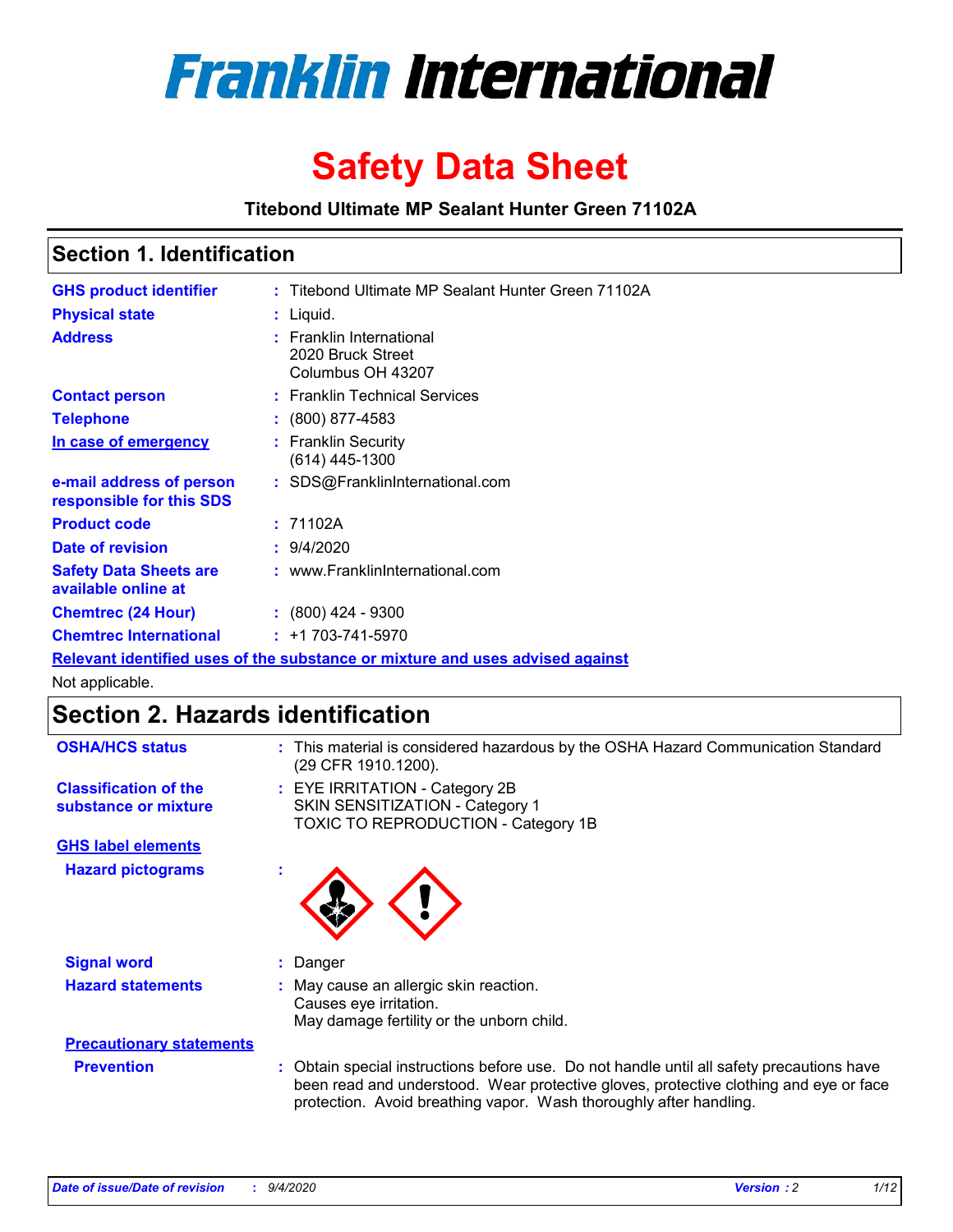### **Section 2. Hazards identification**

| <b>Response</b>                            | : IF exposed or concerned: Get medical advice or attention. Wash contaminated clothing<br>before reuse. IF ON SKIN: Wash with plenty of water. IF IN EYES: Rinse cautiously<br>with water for several minutes. Remove contact lenses, if present and easy to do.<br>Continue rinsing. If eye irritation persists: Get medical advice or attention. |
|--------------------------------------------|----------------------------------------------------------------------------------------------------------------------------------------------------------------------------------------------------------------------------------------------------------------------------------------------------------------------------------------------------|
| <b>Storage</b>                             | : Store locked up.                                                                                                                                                                                                                                                                                                                                 |
| <b>Disposal</b>                            | : Dispose of contents and container in accordance with all local, regional, national and<br>international regulations.                                                                                                                                                                                                                             |
| <b>Hazards not otherwise</b><br>classified | : Product generates methanol during cure.                                                                                                                                                                                                                                                                                                          |

## **Section 3. Composition/information on ingredients**

| <b>Ingredient name</b>       | $\frac{9}{6}$ | <b>CAS number</b> |
|------------------------------|---------------|-------------------|
| 3-aminopropyltriethoxysilane | ≤3            | 919-30-2          |
| Dibutyltin dilaurate         | ∣≤0.3         | 77-58-7           |

Any concentration shown as a range is to protect confidentiality or is due to batch variation.

**There are no additional ingredients present which, within the current knowledge of the supplier and in the concentrations applicable, are classified as hazardous to health or the environment and hence require reporting in this section.**

**Occupational exposure limits, if available, are listed in Section 8.**

### **Section 4. First aid measures**

| <b>Description of necessary first aid measures</b> |                                                                                                                                                                                                                                                                                                                                                                                                                                                                                                                                                                                                                                                                                                                                                                           |
|----------------------------------------------------|---------------------------------------------------------------------------------------------------------------------------------------------------------------------------------------------------------------------------------------------------------------------------------------------------------------------------------------------------------------------------------------------------------------------------------------------------------------------------------------------------------------------------------------------------------------------------------------------------------------------------------------------------------------------------------------------------------------------------------------------------------------------------|
| <b>Eye contact</b>                                 | : Immediately flush eyes with plenty of water, occasionally lifting the upper and lower<br>eyelids. Check for and remove any contact lenses. Continue to rinse for at least 10<br>minutes. If irritation persists, get medical attention.                                                                                                                                                                                                                                                                                                                                                                                                                                                                                                                                 |
| <b>Inhalation</b>                                  | : Remove victim to fresh air and keep at rest in a position comfortable for breathing. If<br>not breathing, if breathing is irregular or if respiratory arrest occurs, provide artificial<br>respiration or oxygen by trained personnel. It may be dangerous to the person providing<br>aid to give mouth-to-mouth resuscitation. Get medical attention. If unconscious, place<br>in recovery position and get medical attention immediately. Maintain an open airway.<br>Loosen tight clothing such as a collar, tie, belt or waistband. In case of inhalation of<br>decomposition products in a fire, symptoms may be delayed. The exposed person may<br>need to be kept under medical surveillance for 48 hours.                                                       |
| <b>Skin contact</b>                                | : Wash with plenty of soap and water. Remove contaminated clothing and shoes. Wash<br>contaminated clothing thoroughly with water before removing it, or wear gloves.<br>Continue to rinse for at least 10 minutes. Get medical attention. In the event of any<br>complaints or symptoms, avoid further exposure. Wash clothing before reuse. Clean<br>shoes thoroughly before reuse.                                                                                                                                                                                                                                                                                                                                                                                     |
| <b>Ingestion</b>                                   | : Wash out mouth with water. Remove dentures if any. Remove victim to fresh air and<br>keep at rest in a position comfortable for breathing. If material has been swallowed and<br>the exposed person is conscious, give small quantities of water to drink. Stop if the<br>exposed person feels sick as vomiting may be dangerous. Do not induce vomiting<br>unless directed to do so by medical personnel. If vomiting occurs, the head should be<br>kept low so that vomit does not enter the lungs. Get medical attention. Never give<br>anything by mouth to an unconscious person. If unconscious, place in recovery position<br>and get medical attention immediately. Maintain an open airway. Loosen tight clothing<br>such as a collar, tie, belt or waistband. |
| Most important symptoms/effects, acute and delayed |                                                                                                                                                                                                                                                                                                                                                                                                                                                                                                                                                                                                                                                                                                                                                                           |
| <b>Potential acute health effects</b>              |                                                                                                                                                                                                                                                                                                                                                                                                                                                                                                                                                                                                                                                                                                                                                                           |
| <b>Eye contact</b>                                 | : May cause eye irritation.                                                                                                                                                                                                                                                                                                                                                                                                                                                                                                                                                                                                                                                                                                                                               |
| <b>Inhalation</b>                                  | : No known significant effects or critical hazards.                                                                                                                                                                                                                                                                                                                                                                                                                                                                                                                                                                                                                                                                                                                       |
|                                                    |                                                                                                                                                                                                                                                                                                                                                                                                                                                                                                                                                                                                                                                                                                                                                                           |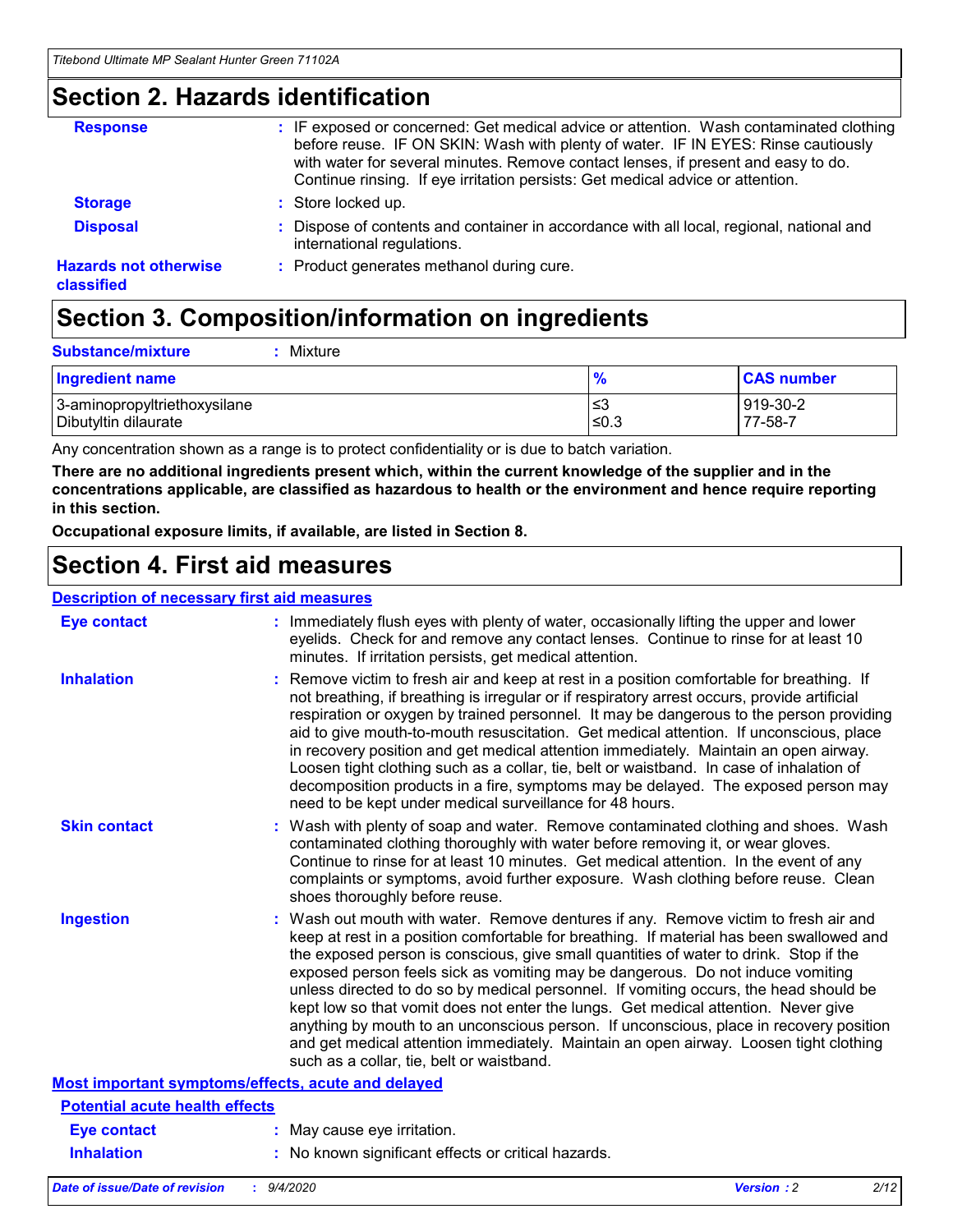### **Section 4. First aid measures**

| <b>Skin contact</b>                 | : May cause skin irritation.                                                                                                                                                                                                                                                                                                                                                                                    |
|-------------------------------------|-----------------------------------------------------------------------------------------------------------------------------------------------------------------------------------------------------------------------------------------------------------------------------------------------------------------------------------------------------------------------------------------------------------------|
| <b>Ingestion</b>                    | : No known significant effects or critical hazards.                                                                                                                                                                                                                                                                                                                                                             |
| <b>Over-exposure signs/symptoms</b> |                                                                                                                                                                                                                                                                                                                                                                                                                 |
| <b>Eye contact</b>                  | : Adverse symptoms may include the following:<br>irritation<br>watering<br>redness                                                                                                                                                                                                                                                                                                                              |
| <b>Inhalation</b>                   | : Adverse symptoms may include the following:<br>reduced fetal weight<br>increase in fetal deaths<br>skeletal malformations                                                                                                                                                                                                                                                                                     |
| <b>Skin contact</b>                 | : Adverse symptoms may include the following:<br>irritation<br>redness<br>reduced fetal weight<br>increase in fetal deaths<br>skeletal malformations                                                                                                                                                                                                                                                            |
| <b>Ingestion</b>                    | : Adverse symptoms may include the following:<br>reduced fetal weight<br>increase in fetal deaths<br>skeletal malformations                                                                                                                                                                                                                                                                                     |
|                                     | <u>Indication of immediate medical attention and special treatment needed, if necessary</u>                                                                                                                                                                                                                                                                                                                     |
| <b>Notes to physician</b>           | : In case of inhalation of decomposition products in a fire, symptoms may be delayed.<br>The exposed person may need to be kept under medical surveillance for 48 hours.                                                                                                                                                                                                                                        |
| <b>Specific treatments</b>          | : No specific treatment.                                                                                                                                                                                                                                                                                                                                                                                        |
| <b>Protection of first-aiders</b>   | : No action shall be taken involving any personal risk or without suitable training. If it is<br>suspected that fumes are still present, the rescuer should wear an appropriate mask or<br>self-contained breathing apparatus. It may be dangerous to the person providing aid to<br>give mouth-to-mouth resuscitation. Wash contaminated clothing thoroughly with water<br>before removing it, or wear gloves. |

**See toxicological information (Section 11)**

## **Section 5. Fire-fighting measures**

| <b>Extinguishing media</b>                               |                                                                                                                                                                                                     |
|----------------------------------------------------------|-----------------------------------------------------------------------------------------------------------------------------------------------------------------------------------------------------|
| <b>Suitable extinguishing</b><br>media                   | : Use an extinguishing agent suitable for the surrounding fire.                                                                                                                                     |
| <b>Unsuitable extinguishing</b><br>media                 | : None known.                                                                                                                                                                                       |
| <b>Specific hazards arising</b><br>from the chemical     | : In a fire or if heated, a pressure increase will occur and the container may burst.                                                                                                               |
| <b>Hazardous thermal</b><br>decomposition products       | : Decomposition products may include the following materials:<br>carbon dioxide<br>carbon monoxide<br>nitrogen oxides<br>metal oxide/oxides                                                         |
| <b>Special protective actions</b><br>for fire-fighters   | : Promptly isolate the scene by removing all persons from the vicinity of the incident if<br>there is a fire. No action shall be taken involving any personal risk or without suitable<br>training. |
| <b>Special protective</b><br>equipment for fire-fighters | Fire-fighters should wear appropriate protective equipment and self-contained breathing<br>apparatus (SCBA) with a full face-piece operated in positive pressure mode.                              |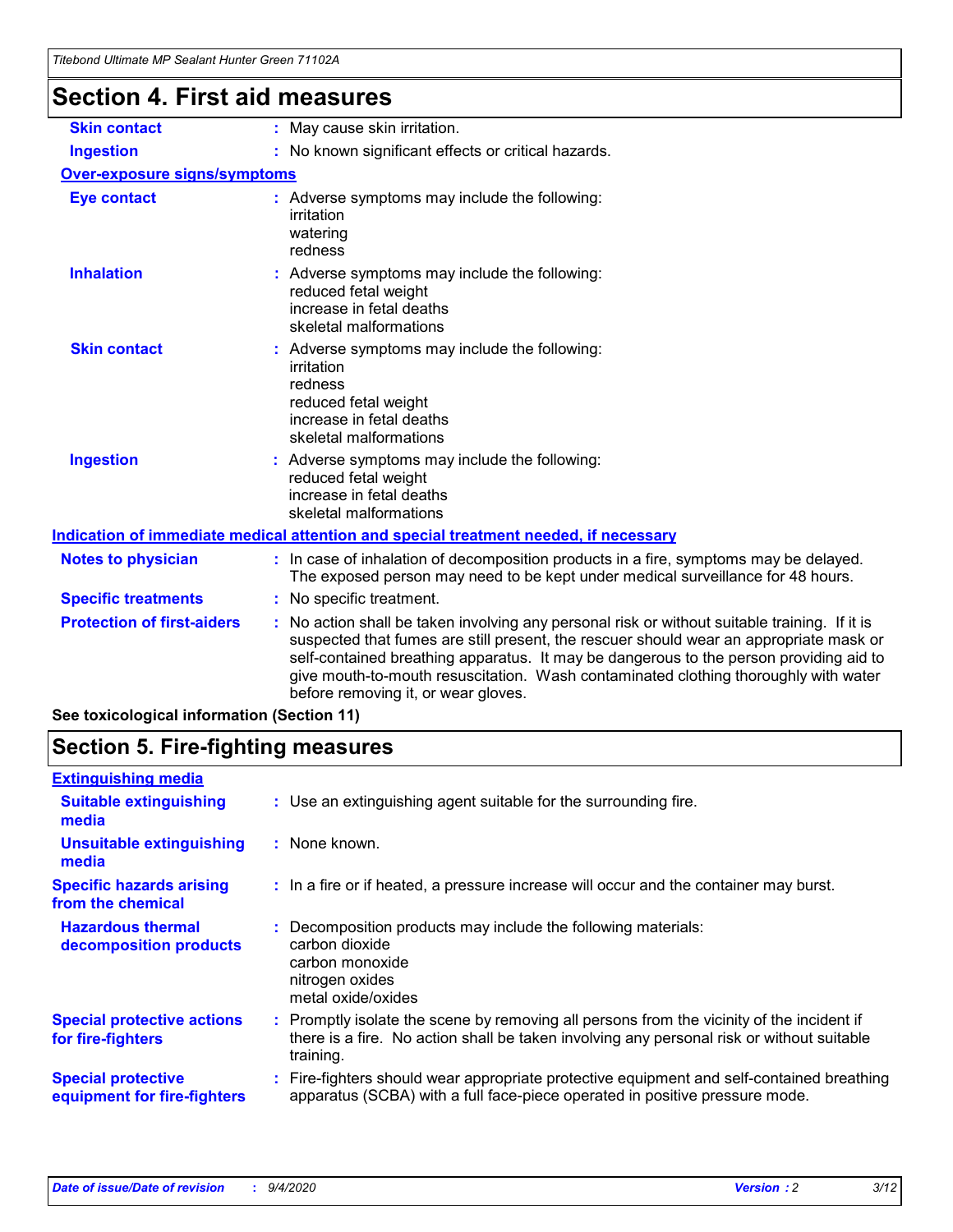### **Section 6. Accidental release measures**

|                                                              | <b>Personal precautions, protective equipment and emergency procedures</b>                                                                                                                                                                                                                                                                                                                                                                                                                                                                                                                                                                                                                                   |
|--------------------------------------------------------------|--------------------------------------------------------------------------------------------------------------------------------------------------------------------------------------------------------------------------------------------------------------------------------------------------------------------------------------------------------------------------------------------------------------------------------------------------------------------------------------------------------------------------------------------------------------------------------------------------------------------------------------------------------------------------------------------------------------|
| For non-emergency<br>personnel                               | : No action shall be taken involving any personal risk or without suitable training.<br>Evacuate surrounding areas. Keep unnecessary and unprotected personnel from<br>entering. Do not touch or walk through spilled material. Avoid breathing vapor or mist.<br>Provide adequate ventilation. Wear appropriate respirator when ventilation is<br>inadequate. Put on appropriate personal protective equipment.                                                                                                                                                                                                                                                                                             |
| For emergency responders                                     | : If specialized clothing is required to deal with the spillage, take note of any information in<br>Section 8 on suitable and unsuitable materials. See also the information in "For non-<br>emergency personnel".                                                                                                                                                                                                                                                                                                                                                                                                                                                                                           |
| <b>Environmental precautions</b>                             | : Avoid dispersal of spilled material and runoff and contact with soil, waterways, drains<br>and sewers. Inform the relevant authorities if the product has caused environmental<br>pollution (sewers, waterways, soil or air).                                                                                                                                                                                                                                                                                                                                                                                                                                                                              |
| <b>Methods and materials for containment and cleaning up</b> |                                                                                                                                                                                                                                                                                                                                                                                                                                                                                                                                                                                                                                                                                                              |
| <b>Small spill</b>                                           | : Stop leak if without risk. Move containers from spill area. Dilute with water and mop up<br>if water-soluble. Alternatively, or if water-insoluble, absorb with an inert dry material and<br>place in an appropriate waste disposal container. Dispose of via a licensed waste<br>disposal contractor.                                                                                                                                                                                                                                                                                                                                                                                                     |
| <b>Large spill</b>                                           | : Stop leak if without risk. Move containers from spill area. Approach release from<br>upwind. Prevent entry into sewers, water courses, basements or confined areas. Wash<br>spillages into an effluent treatment plant or proceed as follows. Contain and collect<br>spillage with non-combustible, absorbent material e.g. sand, earth, vermiculite or<br>diatomaceous earth and place in container for disposal according to local regulations<br>(see Section 13). Dispose of via a licensed waste disposal contractor. Contaminated<br>absorbent material may pose the same hazard as the spilled product. Note: see<br>Section 1 for emergency contact information and Section 13 for waste disposal. |

## **Section 7. Handling and storage**

#### **Precautions for safe handling**

| <b>Protective measures</b>                                                       | : Put on appropriate personal protective equipment (see Section 8). Persons with a<br>history of skin sensitization problems should not be employed in any process in which<br>this product is used. Avoid exposure - obtain special instructions before use. Avoid<br>exposure during pregnancy. Do not handle until all safety precautions have been read<br>and understood. Do not get in eyes or on skin or clothing. Do not ingest. Avoid<br>breathing vapor or mist. If during normal use the material presents a respiratory hazard,<br>use only with adequate ventilation or wear appropriate respirator. Keep in the original<br>container or an approved alternative made from a compatible material, kept tightly<br>closed when not in use. Empty containers retain product residue and can be hazardous.<br>Do not reuse container. |
|----------------------------------------------------------------------------------|--------------------------------------------------------------------------------------------------------------------------------------------------------------------------------------------------------------------------------------------------------------------------------------------------------------------------------------------------------------------------------------------------------------------------------------------------------------------------------------------------------------------------------------------------------------------------------------------------------------------------------------------------------------------------------------------------------------------------------------------------------------------------------------------------------------------------------------------------|
| <b>Advice on general</b><br>occupational hygiene                                 | : Eating, drinking and smoking should be prohibited in areas where this material is<br>handled, stored and processed. Workers should wash hands and face before eating,<br>drinking and smoking. Remove contaminated clothing and protective equipment before<br>entering eating areas. See also Section 8 for additional information on hygiene<br>measures.                                                                                                                                                                                                                                                                                                                                                                                                                                                                                    |
| <b>Conditions for safe storage,</b><br>including any<br><i>incompatibilities</i> | Store between the following temperatures: 0 to 120°C (32 to 248°F). Store in<br>accordance with local regulations. Store in original container protected from direct<br>sunlight in a dry, cool and well-ventilated area, away from incompatible materials (see<br>Section 10) and food and drink. Store locked up. Keep container tightly closed and<br>sealed until ready for use. Containers that have been opened must be carefully<br>resealed and kept upright to prevent leakage. Do not store in unlabeled containers.<br>Use appropriate containment to avoid environmental contamination. See Section 10 for<br>incompatible materials before handling or use.                                                                                                                                                                         |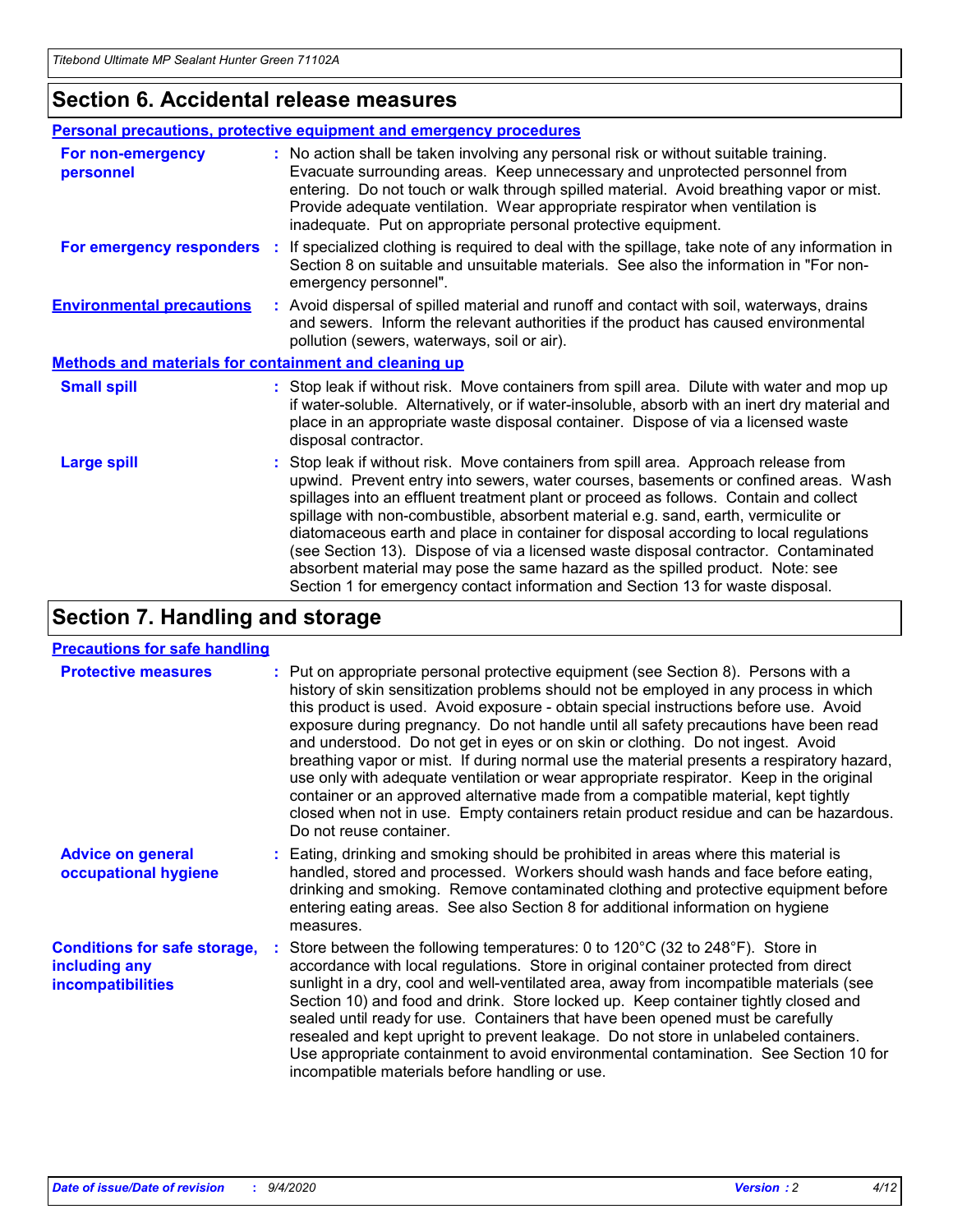## **Section 8. Exposure controls/personal protection**

#### **Control parameters**

#### **Occupational exposure limits**

| <b>Ingredient name</b>                               |                        | <b>Exposure limits</b>                                                                                                                                                                                                                                                                                                                                                                                                                                                                                                                                                                                                 |
|------------------------------------------------------|------------------------|------------------------------------------------------------------------------------------------------------------------------------------------------------------------------------------------------------------------------------------------------------------------------------------------------------------------------------------------------------------------------------------------------------------------------------------------------------------------------------------------------------------------------------------------------------------------------------------------------------------------|
| 3-aminopropyltriethoxysilane<br>Dibutyltin dilaurate |                        | None.<br>ACGIH TLV (United States, 3/2020). Absorbed through skin.<br>Notes: as Sn<br>TWA: 0.1 mg/m <sup>3</sup> , (as Sn) 8 hours.<br>STEL: 0.2 mg/m <sup>3</sup> , (as Sn) 15 minutes.<br>NIOSH REL (United States, 10/2016). Absorbed through skin.<br>Notes: as Sn<br>TWA: 0.1 mg/m <sup>3</sup> , (as Sn) 10 hours.<br>OSHA PEL (United States, 5/2018). Notes: as Sn<br>TWA: $0.1 \text{ mg/m}^3$ , (as Sn) 8 hours.<br>OSHA PEL 1989 (United States, 3/1989). Absorbed through skin.<br>Notes: measured as Sn<br>TWA: 0.1 mg/m <sup>3</sup> , (measured as Sn) 8 hours. Form: Organic                           |
| <b>Appropriate engineering</b><br><b>controls</b>    |                        | : If user operations generate dust, fumes, gas, vapor or mist, use process enclosures,<br>local exhaust ventilation or other engineering controls to keep worker exposure to<br>airborne contaminants below any recommended or statutory limits.                                                                                                                                                                                                                                                                                                                                                                       |
| <b>Environmental exposure</b><br><b>controls</b>     |                        | Emissions from ventilation or work process equipment should be checked to ensure<br>they comply with the requirements of environmental protection legislation. In some<br>cases, fume scrubbers, filters or engineering modifications to the process equipment<br>will be necessary to reduce emissions to acceptable levels.                                                                                                                                                                                                                                                                                          |
| <b>Individual protection measures</b>                |                        |                                                                                                                                                                                                                                                                                                                                                                                                                                                                                                                                                                                                                        |
| <b>Hygiene measures</b>                              |                        | : Wash hands, forearms and face thoroughly after handling chemical products, before<br>eating, smoking and using the lavatory and at the end of the working period.<br>Appropriate techniques should be used to remove potentially contaminated clothing.<br>Contaminated work clothing should not be allowed out of the workplace. Wash<br>contaminated clothing before reusing. Ensure that eyewash stations and safety<br>showers are close to the workstation location.                                                                                                                                            |
| <b>Eye/face protection</b>                           |                        | : Safety eyewear complying with an approved standard should be used when a risk<br>assessment indicates this is necessary to avoid exposure to liquid splashes, mists,<br>gases or dusts. If contact is possible, the following protection should be worn, unless<br>the assessment indicates a higher degree of protection: chemical splash goggles.                                                                                                                                                                                                                                                                  |
| <b>Skin protection</b>                               |                        |                                                                                                                                                                                                                                                                                                                                                                                                                                                                                                                                                                                                                        |
| <b>Hand protection</b>                               |                        | : Chemical-resistant, impervious gloves complying with an approved standard should be<br>worn at all times when handling chemical products if a risk assessment indicates this is<br>necessary. Considering the parameters specified by the glove manufacturer, check<br>during use that the gloves are still retaining their protective properties. It should be<br>noted that the time to breakthrough for any glove material may be different for different<br>glove manufacturers. In the case of mixtures, consisting of several substances, the<br>protection time of the gloves cannot be accurately estimated. |
| <b>Body protection</b>                               | handling this product. | : Personal protective equipment for the body should be selected based on the task being<br>performed and the risks involved and should be approved by a specialist before                                                                                                                                                                                                                                                                                                                                                                                                                                              |
| <b>Other skin protection</b>                         |                        | : Appropriate footwear and any additional skin protection measures should be selected<br>based on the task being performed and the risks involved and should be approved by a<br>specialist before handling this product.                                                                                                                                                                                                                                                                                                                                                                                              |
| <b>Respiratory protection</b>                        | aspects of use.        | : Based on the hazard and potential for exposure, select a respirator that meets the<br>appropriate standard or certification. Respirators must be used according to a<br>respiratory protection program to ensure proper fitting, training, and other important                                                                                                                                                                                                                                                                                                                                                       |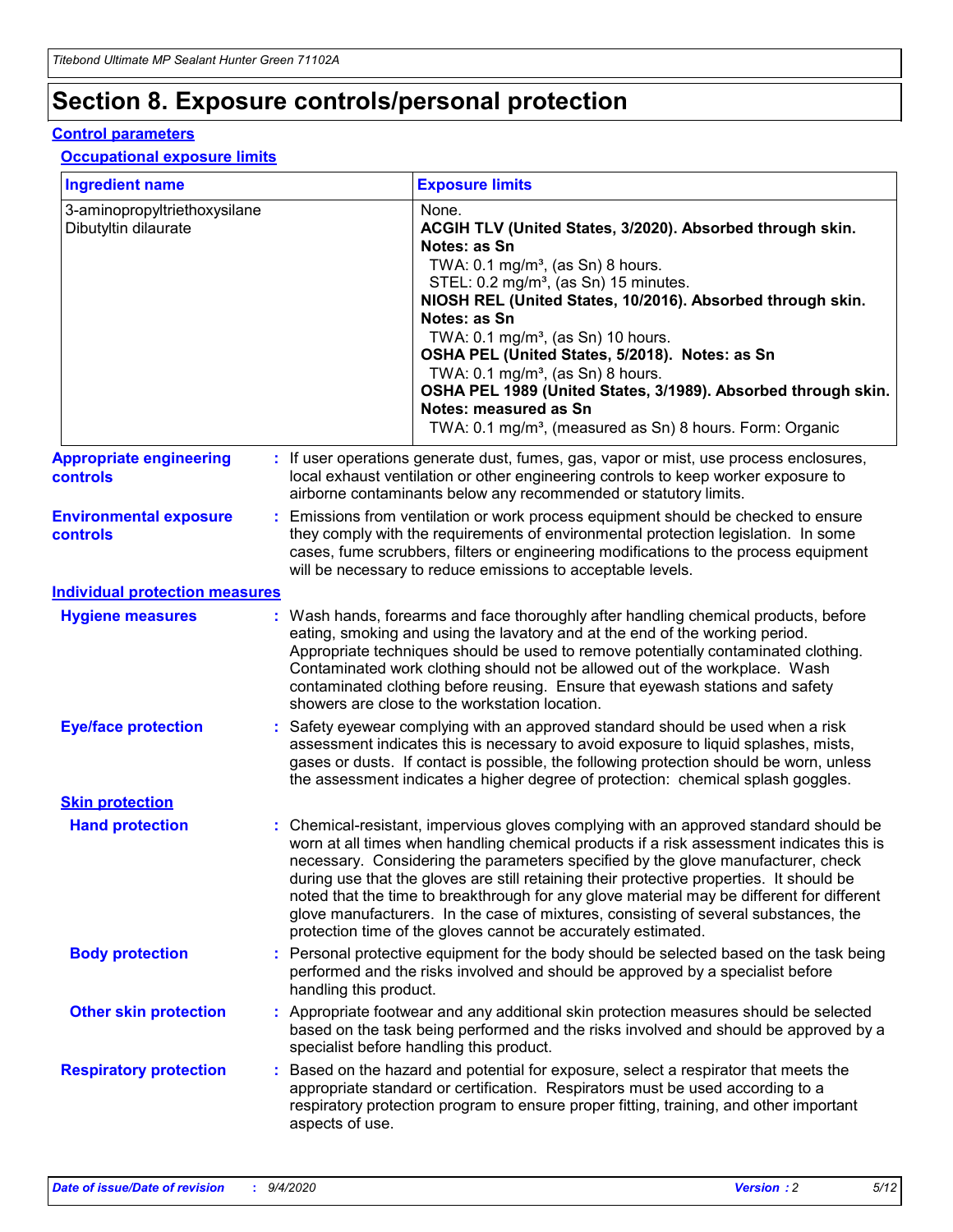### **Section 9. Physical and chemical properties**

#### **Appearance**

| <b>Physical state</b>                            | : Liquid. [Paste.]                                              |
|--------------------------------------------------|-----------------------------------------------------------------|
| Color                                            | Green.                                                          |
| Odor                                             | : Characteristic.                                               |
| <b>Odor threshold</b>                            | : Not available.                                                |
| рH                                               | : Not applicable.                                               |
| <b>Melting point</b>                             | : Not available.                                                |
| <b>Boiling point</b>                             | : $>200^{\circ}$ C ( $>392^{\circ}$ F)                          |
| <b>Flash point</b>                               | : Closed cup: >200°C (>392°F) [Setaflash.]                      |
| <b>Evaporation rate</b>                          | $:$ <1 (butyl acetate = 1)                                      |
| <b>Flammability (solid, gas)</b>                 | : Not available.                                                |
| Lower and upper explosive<br>(flammable) limits  | $:$ Not available.                                              |
| <b>VOC (less water, less</b><br>exempt solvents) | : 0 g/l                                                         |
| <b>Volatility</b>                                | $: 0\%$ (w/w)                                                   |
| <b>Vapor density</b>                             | : Not available.                                                |
| <b>Relative density</b>                          | : 1.432                                                         |
| <b>Solubility</b>                                | Insoluble in the following materials: cold water and hot water. |
| <b>Solubility in water</b>                       | : Not available.                                                |
| <b>Partition coefficient: n-</b>                 | $:$ Not available.                                              |
| octanol/water                                    |                                                                 |
| <b>Auto-ignition temperature</b>                 | : Not available.                                                |
| <b>Decomposition temperature</b>                 | : Not available.                                                |

## **Section 10. Stability and reactivity**

| <b>Reactivity</b>                            | : No specific test data related to reactivity available for this product or its ingredients.            |
|----------------------------------------------|---------------------------------------------------------------------------------------------------------|
| <b>Chemical stability</b>                    | : The product is stable.                                                                                |
| <b>Possibility of hazardous</b><br>reactions | : Under normal conditions of storage and use, hazardous reactions will not occur.                       |
| <b>Conditions to avoid</b>                   | : No specific data.                                                                                     |
| <b>Incompatible materials</b>                | : No specific data.                                                                                     |
| <b>Hazardous decomposition</b><br>products   | Under normal conditions of storage and use, hazardous decomposition products should<br>not be produced. |

## **Section 11. Toxicological information**

#### **Information on toxicological effects**

#### **Acute toxicity**

| <b>Product/ingredient name</b> | <b>Result</b>           | <b>Species</b> | <b>Dose</b>                | <b>Exposure</b> |
|--------------------------------|-------------------------|----------------|----------------------------|-----------------|
| 3-aminopropyltriethoxysilane   | <b>ILD50 Dermal</b>     | Rabbit         | 4.29 g/kg                  |                 |
| Dibutyltin dilaurate           | ILD50 Oral<br>LD50 Oral | Rat<br>Rat     | $1.57$ g/kg<br>175 $mg/kg$ |                 |
|                                |                         |                |                            |                 |

**Irritation/Corrosion**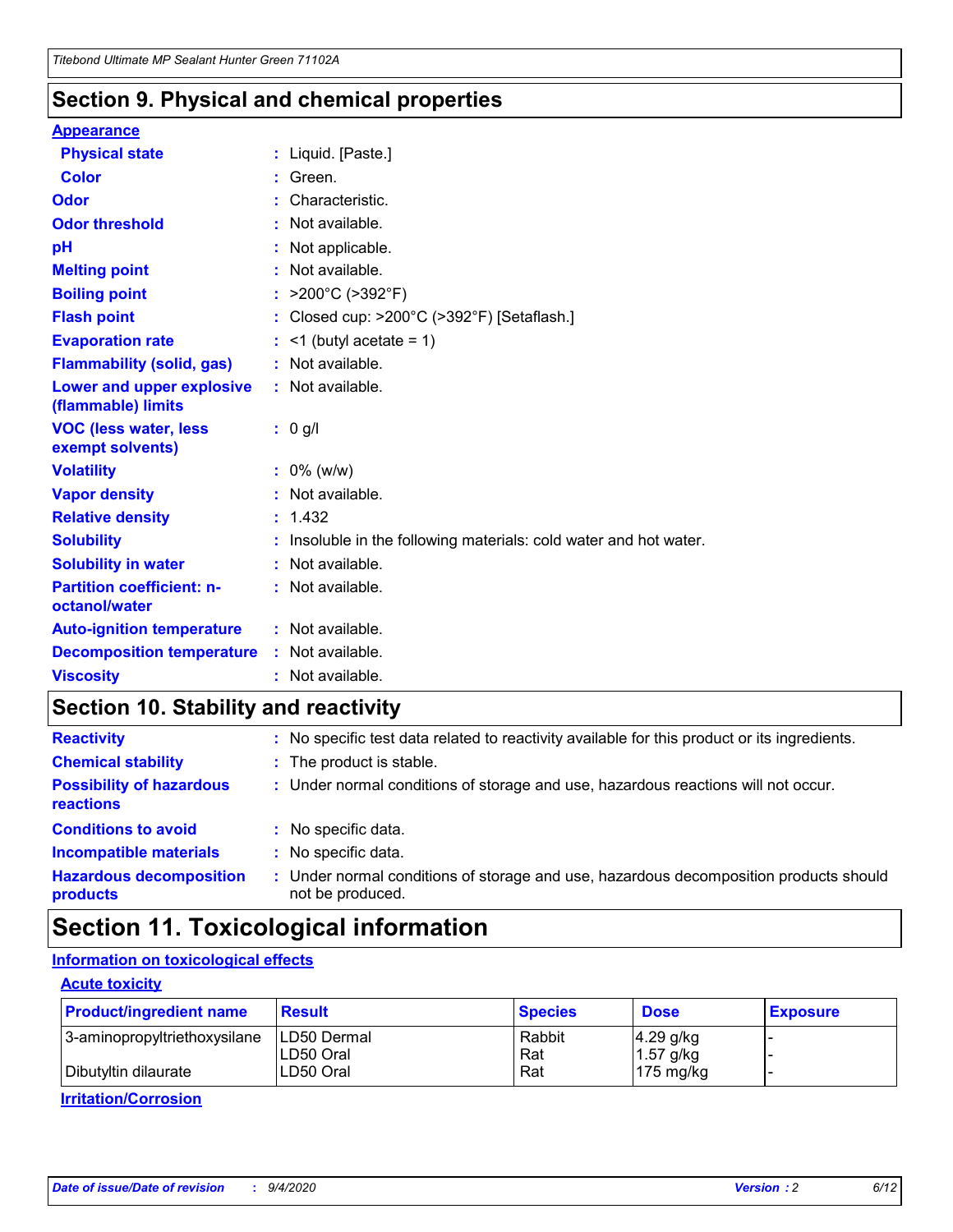## **Section 11. Toxicological information**

| <b>Product/ingredient name</b> | <b>Result</b>            | <b>Species</b> | <b>Score</b> | <b>Exposure</b>           | <b>Observation</b> |
|--------------------------------|--------------------------|----------------|--------------|---------------------------|--------------------|
| 3-aminopropyltriethoxysilane   | Eyes - Mild irritant     | Rabbit         |              | $100$ mg                  |                    |
|                                | Eyes - Severe irritant   | Rabbit         |              | 24 hours 750              |                    |
|                                |                          |                |              | ug                        |                    |
|                                | Skin - Severe irritant   | Rabbit         |              | 24 hours 5                | -                  |
| Dibutyltin dilaurate           | Eyes - Moderate irritant | Rabbit         |              | mq<br><b>24 hours 100</b> |                    |
|                                |                          |                |              | mg                        |                    |
|                                | Skin - Severe irritant   | Rabbit         |              | 500 mg                    |                    |

#### **Sensitization**

Not available.

#### **Mutagenicity**

Not available.

#### **Carcinogenicity**

Not available.

#### **Reproductive toxicity**

Not available.

#### **Teratogenicity**

Not available.

#### **Specific target organ toxicity (single exposure)**

Not available.

#### **Specific target organ toxicity (repeated exposure)**

| <b>Name</b>                                                                  |                                                                            | <b>Category</b>                                     | <b>Route of</b><br>exposure | <b>Target organs</b> |
|------------------------------------------------------------------------------|----------------------------------------------------------------------------|-----------------------------------------------------|-----------------------------|----------------------|
| Dibutyltin dilaurate                                                         |                                                                            | Category 1                                          | -                           | respiratory system   |
| <b>Aspiration hazard</b><br>Not available.                                   |                                                                            |                                                     |                             |                      |
| <b>Information on the likely</b><br>routes of exposure                       | : Not available.                                                           |                                                     |                             |                      |
| <b>Potential acute health effects</b>                                        |                                                                            |                                                     |                             |                      |
| <b>Eye contact</b>                                                           | : May cause eye irritation.                                                |                                                     |                             |                      |
| <b>Inhalation</b>                                                            |                                                                            | : No known significant effects or critical hazards. |                             |                      |
| <b>Skin contact</b>                                                          | : May cause skin irritation.                                               |                                                     |                             |                      |
| <b>Ingestion</b>                                                             |                                                                            | : No known significant effects or critical hazards. |                             |                      |
| Symptoms related to the physical, chemical and toxicological characteristics |                                                                            |                                                     |                             |                      |
| <b>Eye contact</b>                                                           | irritation<br>watering<br>redness                                          | : Adverse symptoms may include the following:       |                             |                      |
| <b>Inhalation</b>                                                            | reduced fetal weight<br>increase in fetal deaths<br>skeletal malformations | : Adverse symptoms may include the following:       |                             |                      |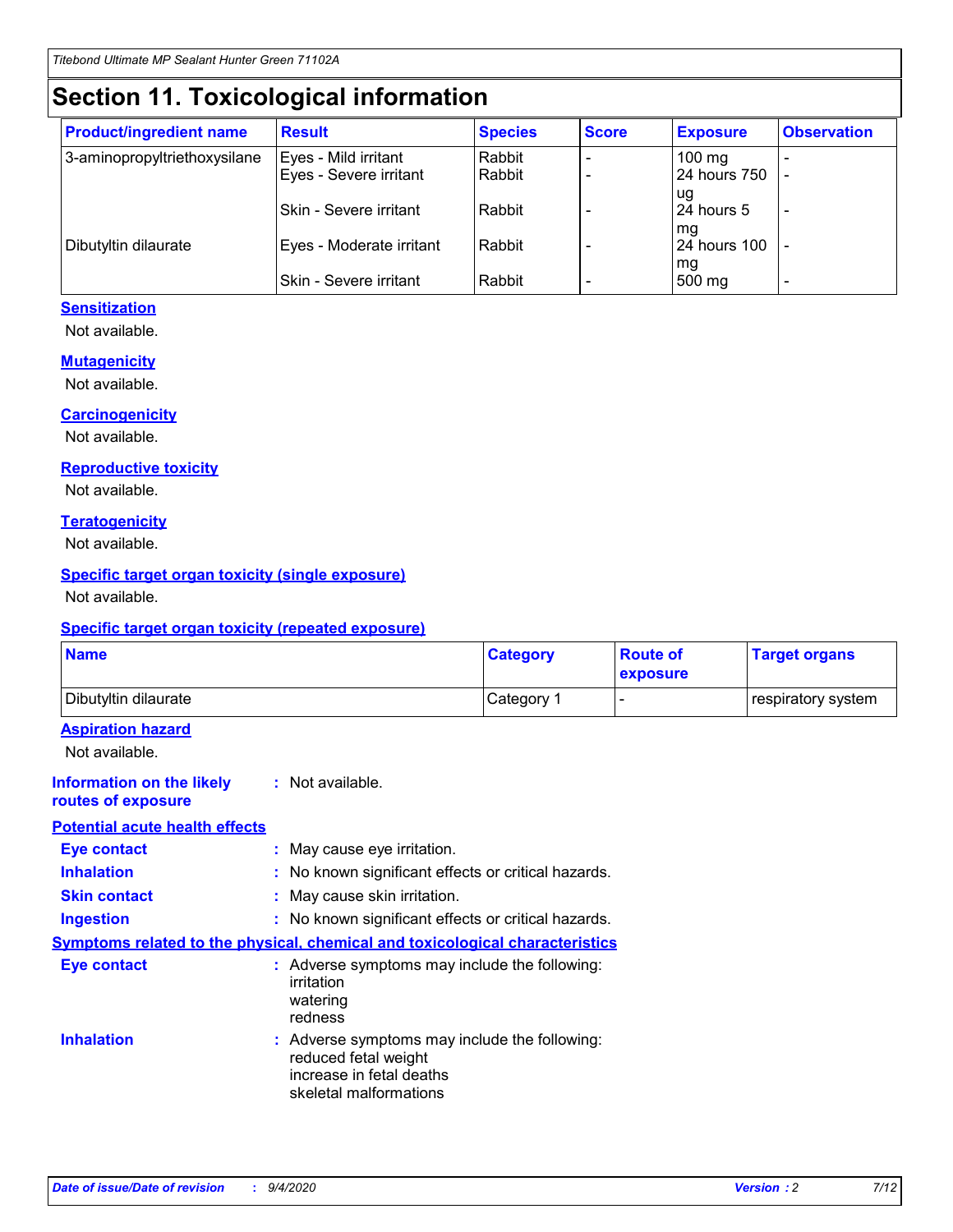*Titebond Ultimate MP Sealant Hunter Green 71102A*

## **Section 11. Toxicological information**

| <b>Skin contact</b>                     | : Adverse symptoms may include the following:                                                          |
|-----------------------------------------|--------------------------------------------------------------------------------------------------------|
|                                         | irritation                                                                                             |
|                                         | redness                                                                                                |
|                                         | reduced fetal weight                                                                                   |
|                                         | increase in fetal deaths                                                                               |
|                                         | skeletal malformations                                                                                 |
| <b>Ingestion</b>                        | : Adverse symptoms may include the following:                                                          |
|                                         | reduced fetal weight                                                                                   |
|                                         | increase in fetal deaths                                                                               |
|                                         | skeletal malformations                                                                                 |
|                                         | Delayed and immediate effects and also chronic effects from short and long term exposure               |
| <b>Short term exposure</b>              |                                                                                                        |
| <b>Potential immediate</b>              | : Not available.                                                                                       |
| effects                                 |                                                                                                        |
| <b>Potential delayed effects</b>        | : Not available.                                                                                       |
| <b>Long term exposure</b>               |                                                                                                        |
| <b>Potential immediate</b>              | : Not available.                                                                                       |
| effects                                 |                                                                                                        |
| <b>Potential delayed effects</b>        | : Not available.                                                                                       |
| <b>Potential chronic health effects</b> |                                                                                                        |
| Not available.                          |                                                                                                        |
| <b>General</b>                          | Once sensitized, a severe allergic reaction may occur when subsequently exposed to<br>very low levels. |
| <b>Carcinogenicity</b>                  | : No known significant effects or critical hazards.                                                    |
| <b>Mutagenicity</b>                     | : No known significant effects or critical hazards.                                                    |
| <b>Teratogenicity</b>                   | May damage the unborn child.                                                                           |
| <b>Developmental effects</b>            | : No known significant effects or critical hazards.                                                    |
| <b>Fertility effects</b>                | : May damage fertility.                                                                                |
| <b>Numerical measures of toxicity</b>   |                                                                                                        |
| <b>Acute toxicity estimates</b>         |                                                                                                        |
| الملمانون والملك                        |                                                                                                        |

Not available.

## **Section 12. Ecological information**

#### **Toxicity**

| <b>Product/ingredient name</b> | <b>Result</b>                                       | <b>Species</b>               | <b>Exposure</b>       |
|--------------------------------|-----------------------------------------------------|------------------------------|-----------------------|
| Dibutyltin dilaurate           | $ CC50>3$ mg/l<br>Chronic EC10 > 2 mg/l Fresh water | Algae<br>Algae - Desmodesmus | 72 hours<br>196 hours |
|                                |                                                     | <b>I</b> subspicatus         |                       |

#### **Persistence and degradability**

| <b>Product/ingredient name</b> | <b>Test</b>                                                                    | <b>Result</b>  |                   | <b>Dose</b> | <b>Inoculum</b>         |
|--------------------------------|--------------------------------------------------------------------------------|----------------|-------------------|-------------|-------------------------|
| Dibutyltin dilaurate           | OECD 301F<br>Ready<br>Biodegradability -<br>Manometric<br>Respirometry<br>Test | 23 % - 28 days |                   |             |                         |
| <b>Product/ingredient name</b> | <b>Aquatic half-life</b>                                                       |                | <b>Photolysis</b> |             | <b>Biodegradability</b> |
| Dibutyltin dilaurate           |                                                                                |                |                   |             | <b>Inherent</b>         |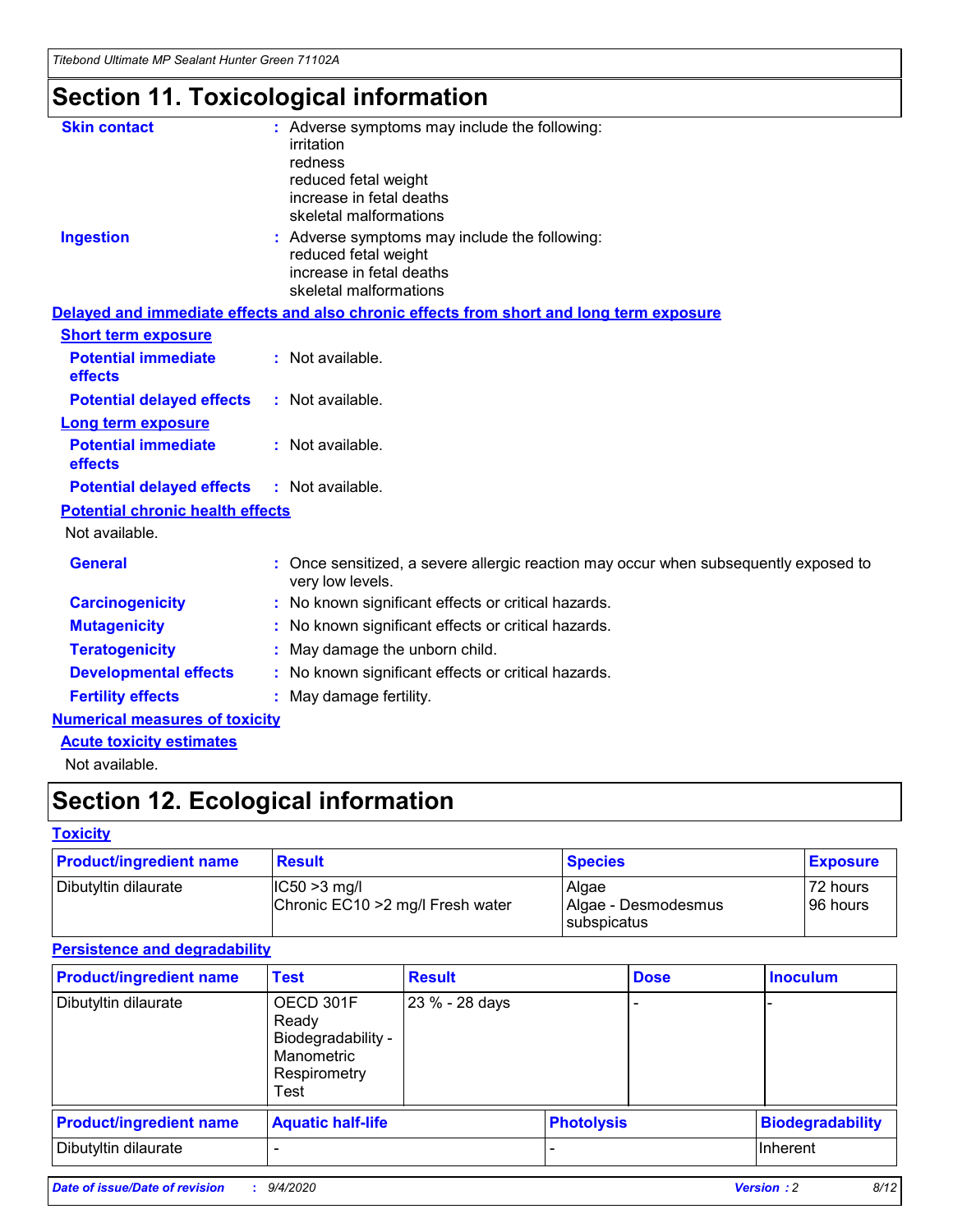## **Section 12. Ecological information**

#### **Bioaccumulative potential**

| <b>Product/ingredient name</b> | <b>LogP</b> <sub>ow</sub> | <b>BCF</b> | <b>Potential</b> |
|--------------------------------|---------------------------|------------|------------------|
| 3-aminopropyltriethoxysilane   | 4.44                      | 3.4        | low              |
| Dibutyltin dilaurate           |                           | 2.91       | low              |

#### **Mobility in soil**

| <b>Soil/water partition</b>    | : Not available. |
|--------------------------------|------------------|
| coefficient (K <sub>oc</sub> ) |                  |

| <b>Other adverse effects</b> |                                                     |  |  |
|------------------------------|-----------------------------------------------------|--|--|
|                              | : No known significant effects or critical hazards. |  |  |

## **Section 13. Disposal considerations**

**Disposal methods :**

The generation of waste should be avoided or minimized wherever possible. Disposal of this product, solutions and any by-products should at all times comply with the requirements of environmental protection and waste disposal legislation and any regional local authority requirements. Dispose of surplus and non-recyclable products via a licensed waste disposal contractor. Waste should not be disposed of untreated to the sewer unless fully compliant with the requirements of all authorities with jurisdiction. Waste packaging should be recycled. Incineration or landfill should only be considered when recycling is not feasible. This material and its container must be disposed of in a safe way. Care should be taken when handling emptied containers that have not been cleaned or rinsed out. Empty containers or liners may retain some product residues. Avoid dispersal of spilled material and runoff and contact with soil, waterways, drains and sewers.

## **Section 14. Transport information**

|                                      | <b>DOT</b><br><b>Classification</b> | <b>TDG</b><br><b>Classification</b> | <b>Mexico</b><br><b>Classification</b> | <b>ADR/RID</b>           | <b>IMDG</b>              | <b>IATA</b>    |
|--------------------------------------|-------------------------------------|-------------------------------------|----------------------------------------|--------------------------|--------------------------|----------------|
| <b>UN number</b>                     | Not regulated.                      | Not regulated.                      | Not regulated.                         | Not regulated.           | Not regulated.           | Not regulated. |
| <b>UN proper</b><br>shipping name    |                                     |                                     |                                        |                          |                          |                |
| <b>Transport</b><br>hazard class(es) |                                     | $\overline{\phantom{0}}$            | $\qquad \qquad \blacksquare$           | $\overline{\phantom{0}}$ | $\overline{\phantom{0}}$ |                |
| <b>Packing group</b>                 |                                     |                                     |                                        |                          |                          |                |
| <b>Environmental</b><br>hazards      | No.                                 | No.                                 | No.                                    | No.                      | No.                      | No.            |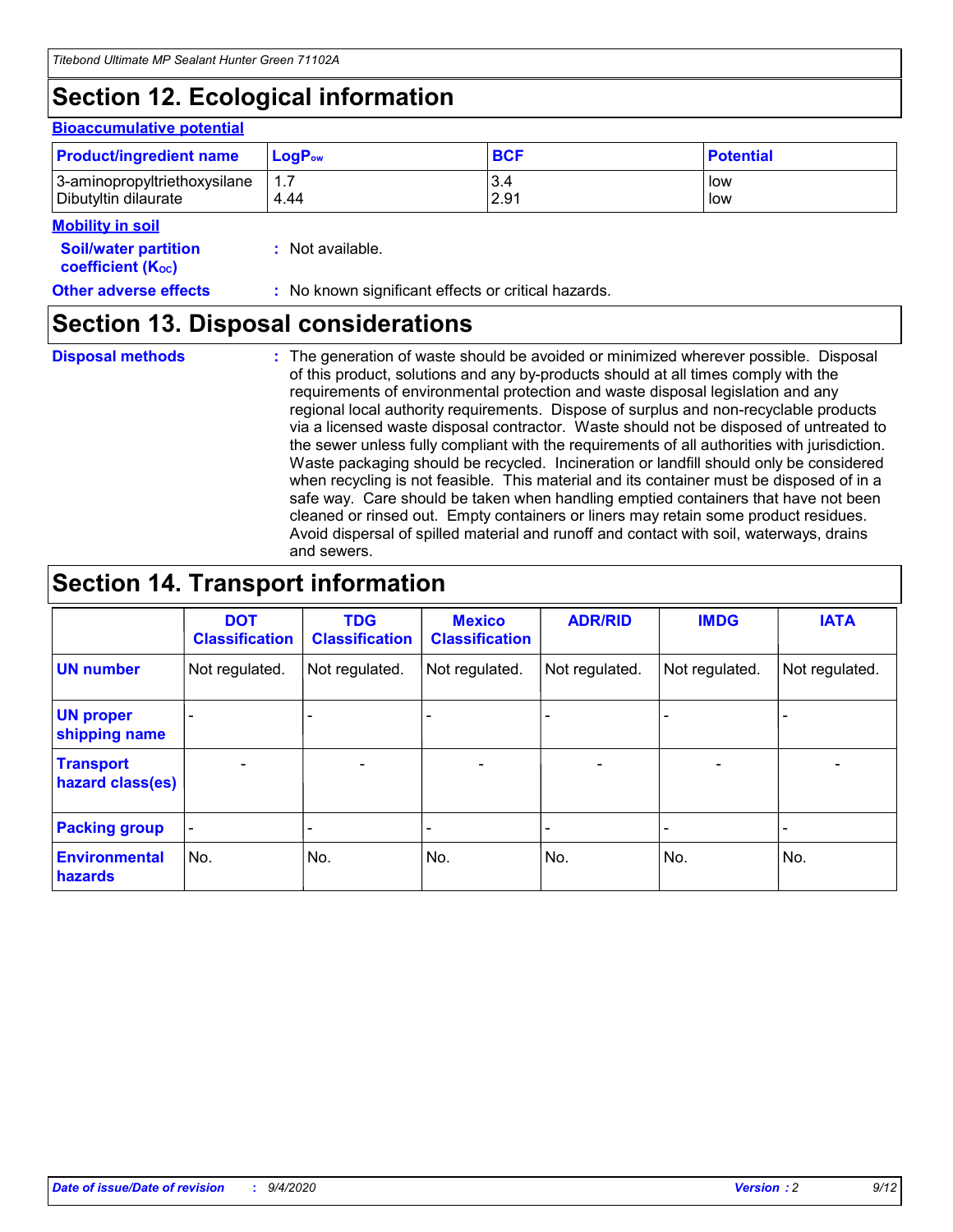### **Section 15. Regulatory information**

#### **U.S. Federal regulations**

#### **SARA 302/304**

#### **Composition/information on ingredients**

No products were found.

| SARA 304 RQ | Not applicable. |
|-------------|-----------------|
|-------------|-----------------|

#### **SARA 311/312**

#### **Classification :** EYE IRRITATION - Category 2B SKIN SENSITIZATION - Category 1 TOXIC TO REPRODUCTION - Category 1B HNOC - Product generates methanol during cure.

#### **Composition/information on ingredients**

| <b>Name</b>                  | $\frac{9}{6}$ | <b>Classification</b>                                                                                                                                                                                                                                                                                      |
|------------------------------|---------------|------------------------------------------------------------------------------------------------------------------------------------------------------------------------------------------------------------------------------------------------------------------------------------------------------------|
| 3-aminopropyltriethoxysilane | $\leq$ 3      | <b>FLAMMABLE LIQUIDS - Category 4</b><br><b>ACUTE TOXICITY (oral) - Category 4</b><br><b>SKIN IRRITATION - Category 2</b><br>EYE IRRITATION - Category 2A                                                                                                                                                  |
| Dibutyltin dilaurate         | ≤0.3          | <b>ACUTE TOXICITY (oral) - Category 3</b><br>SKIN CORROSION - Category 1C<br>SERIOUS EYE DAMAGE - Category 1<br>SKIN SENSITIZATION - Category 1<br><b>GERM CELL MUTAGENICITY - Category 2</b><br>TOXIC TO REPRODUCTION - Category 1B<br>SPECIFIC TARGET ORGAN TOXICITY (REPEATED<br>EXPOSURE) - Category 1 |

#### **State regulations**

**Massachusetts :**

: None of the components are listed.

**New York :** None of the components are listed.

**New Jersey :** None of the components are listed.

**Pennsylvania :** None of the components are listed.

#### **California Prop. 65**

WARNING: This product can expose you to methanol, which is known to the State of California to cause birth defects or other reproductive harm. For more information go to www.P65Warnings.ca.gov.

| Ingredient name | No significant risk<br>level | <b>Maximum</b><br>acceptable dosage<br>level |
|-----------------|------------------------------|----------------------------------------------|
| methanol        |                              | Yes.                                         |

#### **International regulations**

**Chemical Weapon Convention List Schedules I, II & III Chemicals** Not listed.

#### **Montreal Protocol**

Not listed.

**Stockholm Convention on Persistent Organic Pollutants**

Not listed.

#### **UNECE Aarhus Protocol on POPs and Heavy Metals** Not listed.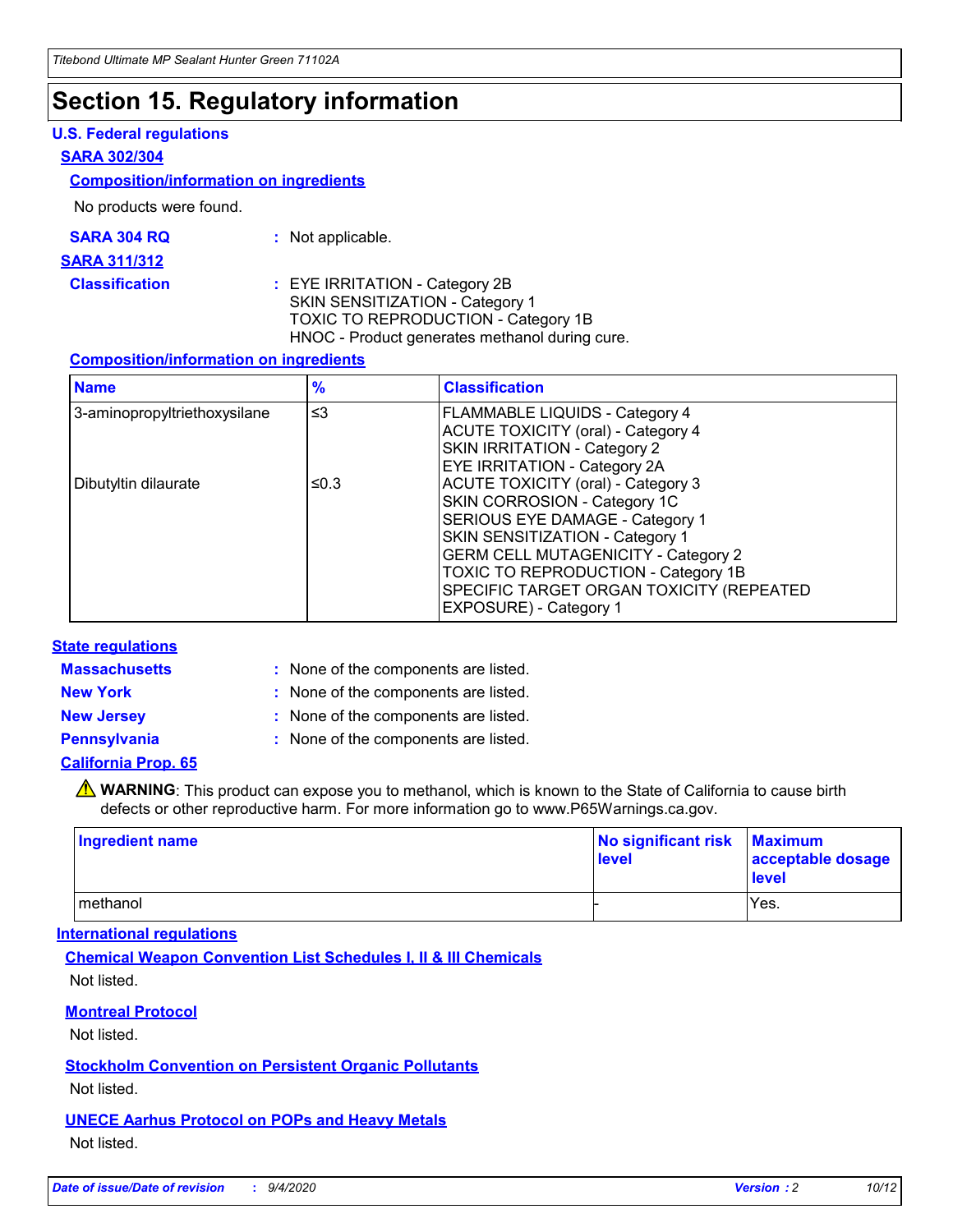## **Section 15. Regulatory information**

#### **Inventory list**

- 
- **China :** Not determined.

**United States TSCA 8(b) inventory**

**:** All components are active or exempted.

## **Section 16. Other information**

**Hazardous Material Information System (U.S.A.)**



**Caution: HMIS® ratings are based on a 0-4 rating scale, with 0 representing minimal hazards or risks, and 4 representing significant hazards or risks. Although HMIS® ratings and the associated label are not required on SDSs or products leaving a facility under 29 CFR 1910.1200, the preparer may choose to provide them. HMIS® ratings are to be used with a fully implemented HMIS® program. HMIS® is a registered trademark and service mark of the American Coatings Association, Inc.**

**The customer is responsible for determining the PPE code for this material. For more information on HMIS® Personal Protective Equipment (PPE) codes, consult the HMIS® Implementation Manual.**

**National Fire Protection Association (U.S.A.)**



**Reprinted with permission from NFPA 704-2001, Identification of the Hazards of Materials for Emergency Response Copyright ©1997, National Fire Protection Association, Quincy, MA 02269. This reprinted material is not the complete and official position of the National Fire Protection Association, on the referenced subject which is represented only by the standard in its entirety.**

**Copyright ©2001, National Fire Protection Association, Quincy, MA 02269. This warning system is intended to be interpreted and applied only by properly trained individuals to identify fire, health and reactivity hazards of chemicals. The user is referred to certain limited number of chemicals with recommended classifications in NFPA 49 and NFPA 325, which would be used as a guideline only. Whether the chemicals are classified by NFPA or not, anyone using the 704 systems to classify chemicals does so at their own risk.**

#### **Procedure used to derive the classification**

| <b>Classification</b>                                                                                         | <b>Justification</b>                                  |
|---------------------------------------------------------------------------------------------------------------|-------------------------------------------------------|
| <b>EYE IRRITATION - Category 2B</b><br>SKIN SENSITIZATION - Category 1<br>TOXIC TO REPRODUCTION - Category 1B | Expert judgment<br>Expert judgment<br>Expert judgment |
| <b>History</b>                                                                                                |                                                       |

| <u>.</u>                          |              |
|-----------------------------------|--------------|
| <b>Date of printing</b>           | : 4/22/2022  |
| Date of issue/Date of<br>revision | 9/4/2020     |
| Date of previous issue            | : 10/16/2020 |
| <b>Version</b>                    | $\cdot$ 2    |
|                                   |              |